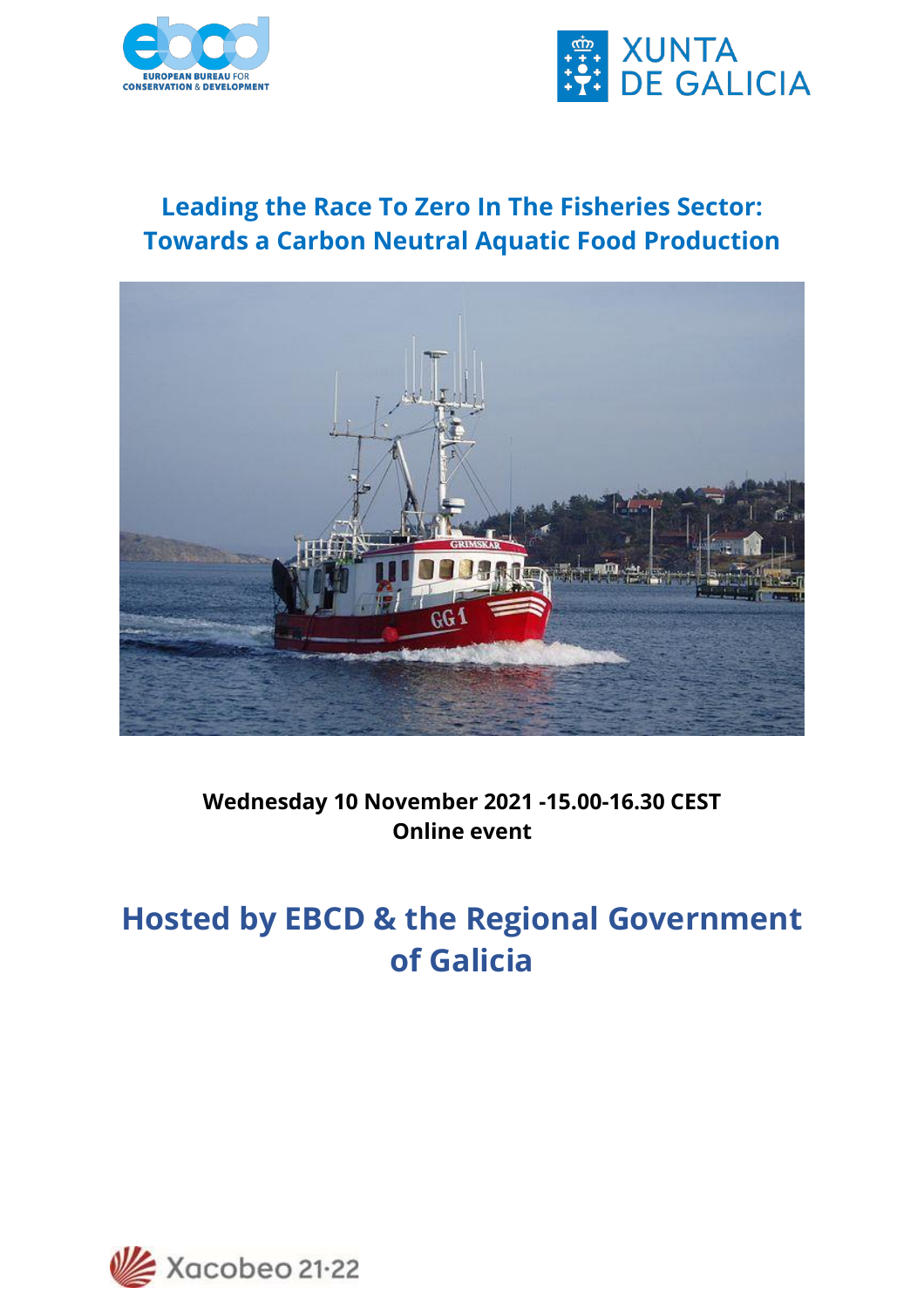### **Speakers:**

- **Paula Uría Traba –** Director General, Energy Planning and Natural Resources, Regional Government of Galicia, Spain
- **Rosa Quintana Carballo** Regional Minister for Maritime Affairs of the Regional Government of Galicia, Spain
- **Santiago Suarez de la Fuente** Lecturer in Energy and Transport, University College London (UCL)
- **Elisabetta Balzi**  Head of Unit, European Commission, DG Research & Innovation (DG RTD) – Healthy Oceans and Seas
- **Jérôme Jourdain** Deputy Secretary General Union des Armateurs à la Peche deFrance (UAPF)
- **Iglika Yakova** Deputy Head of Sea basin strategies, Maritime Regional Cooperation and Maritime Security Unit - European Commission, DG Maritime Affairs and Fisheries (DG MARE)

#### **Moderated by:**

**Ernesto Penas Lado** - Member of the IUCN Fisheries Expert Group (IUCN-CEM-FEG)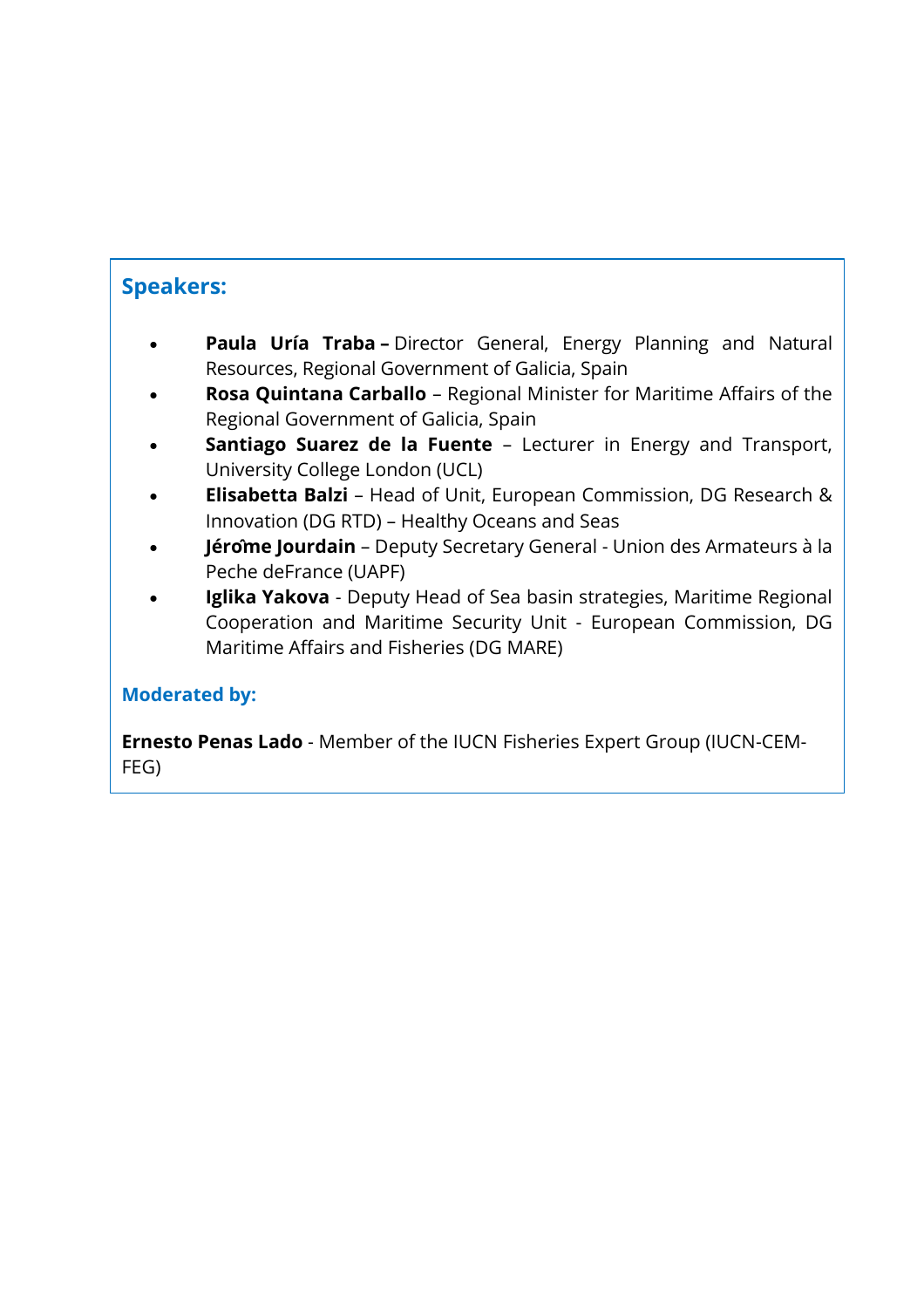### Welcome Remarks

**Paula Uría Traba** Director General, Energy Planning and Natural Resources, Regional Government of Galicia, Spain

- Europe has accelerated the work on reducing the greenhouse gas effect with the development of the Fit for 55 Package;
- Galicia is on the path to reducing greenhouse gases;
- The fisheries sector plays a very important role in the path towards carbon neutrality;
- The competitivity of the sector is affected by the rising prices on fuel. Hence, we need to provide a framework that protects the sector while ensuring a fair transition to low-carbon technologies;
- In the energy transition context, the Next Generation Fund will support this transition;
- Galicia wants to be a region of reference in the work of climate change.

**Rosa Quintana Carballo** – Regional Minister for Maritime Affairs of the Regional Government of Galicia, Spain

- Knowledge is part of the solution;
- Galicia needs to provide an answer to all the people working in the sector, while, at the same time, also being responsive to the needs of consumers;
- The future of the sector needs to move towards carbon neutrality;
- Ensuring a sustainable energy transition that is affordable for a competitive fisheries sector remains key – and support is needed in this regard;
- Galicia reiterates its commitment to the fight against climate change by also ensuring a level playing field for an economically-thriving, environmentallysustainable fishing industry;
- Implementing a transition that is socially fair remains a priority.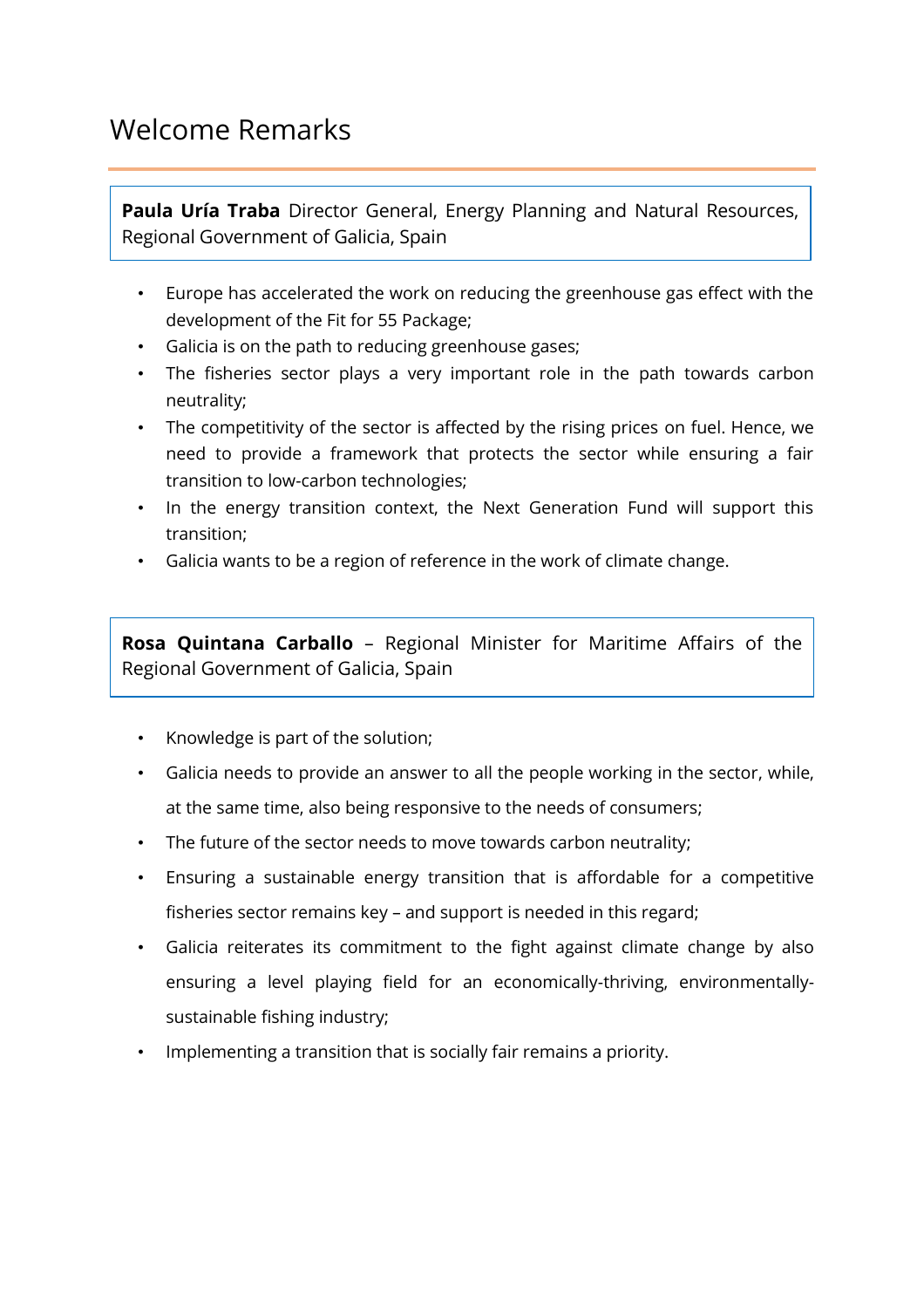### Interventions

**Santiago Suarez de la Fuente** – Lecturer in Energy and Transport, University College London (UCL)

- Technology and economics do not predetermine the fuel pathway: Industry and policy choices matter;
- Fuel strategies must have the long-run goal of zero emissions in mind;
- There is more than enough first mover potential about 2x to put shipping on the right track by 2030;
- Strategies should target routes where complexity is most manageable and fuel supply most feasible;
- First mover routes can almost by definition be stimulated by individual governments alone or in collaboration;
- Individual countries can drive the early stages of the transition, using policy to push zero-emission fuels and influencing neighbours and trading partners;
- Multiple countries may act in parallel and in coordination to implement policies and solutions that have greater impact;
- Commitments on commercial fleet decarbonisation, ports and bunkering infrastructure and green finance can move faster than the IMO;
- Global action led by the IMO may prove challenging in the early phases, but will be highly impactful as the transition reaches scale;
- Hydrogen and/ or ammonia will be needed. At this moment, we are at a stage of learning by doing;

**Elisabetta Balzi** – Head of Unit, European Commission, DG Research & Innovation (DG RTD) – Healthy Oceans and Seas

- The objective is to restore the health of our ocean and waters by 2030. It is designed to deliver on the European Union's 2030 measurable targets for protecting and restoring ecosystems and biodiversity, for zero pollution, and for decarbonisation and net greenhouse gas emissions reduction towards climate-neutrality, within the EU's ocean, seas and waters;
- Restoring the ocean and water means to: protect and restore marine and freshwater biodiversity and ecosystems, to reduce pollution, and to make the blue economy carbon-neutral;
- Restoring the hydrosphere requires a new systemic approach addressing the system as whole;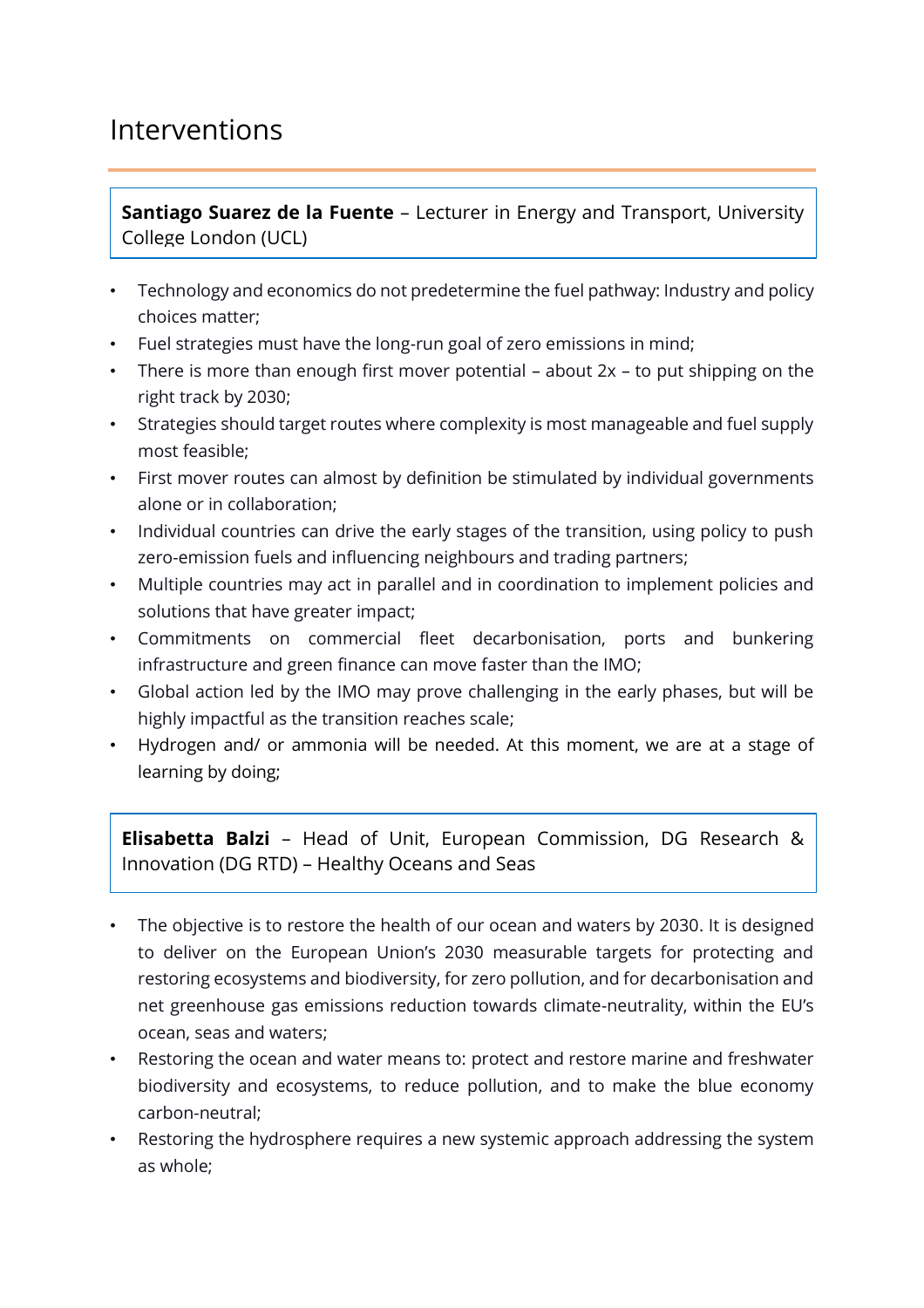- This approach links fresh and marine waters and addresses the many connected and cumulative pressures to our ocean and waters in a coherent manner;
- Technological, social, business and governance innovation is needed to tackle the main interconnected drivers of the hydrosphere's degradation;
- The digital twin of the ocean will also help in better leverage the role of ocean-related knowledge systems in informing relevant policies.

**Jérôme Jourdain** – Deputy Secretary General - Union des Armateurs à la Peche de France (UAPF)

- The Paris Agreement (2015) brings all nations to undertake ambitious efforts to combat climate change and adapt to its effects;
- Two options: Follow the IMO targets: 40% less emissions in 2030 compared to 2008; 50% less in 2050, or be subject to European or national measures that tend towards neutrality in 2050, with environmental taxation of fuels or fuel consumption reduction targets;
- Efforts to decarbonize or more drastically limit the CO2/GHG emissions from activities are accelerating;
- The fisheries sector must therefore anticipate future legal or fiscal constraints, whether national, European or international;
- There is a lack of mature alternative technologies or appropriate ones suitable for the size of fishing vessels: what can be deployed on shipping vessels cannot necessarily be deployed on fishing vessels;
- Some solutions presented for fisheries are not fully viable such as reducing vessel's speed, ban and use unique fishing gear, fish closer to the coast. Taxing fuel cannot be an incentive without real alternatives and will only lead to the loss of profitability and the EU food autonomy;
- There is a lack of a real inventory of possible improvements, according to experts, and of the costs/benefits of these solutions, including for yachting and shipping;
- There is urgency to foster discussions at EU level between policymakers, engine manufacturers and representatives from the sector;
- An accurate investigation of the suitability and limitations of current technologies has to be carried out;
- One of the major difficulties is financing a vessel with new engine technology: the risks are high for shipowners who cannot be first to test and « pay the price » for a new technology;
- Public funds are mainly directed to research projects instead of covering the risks taken by shipowner;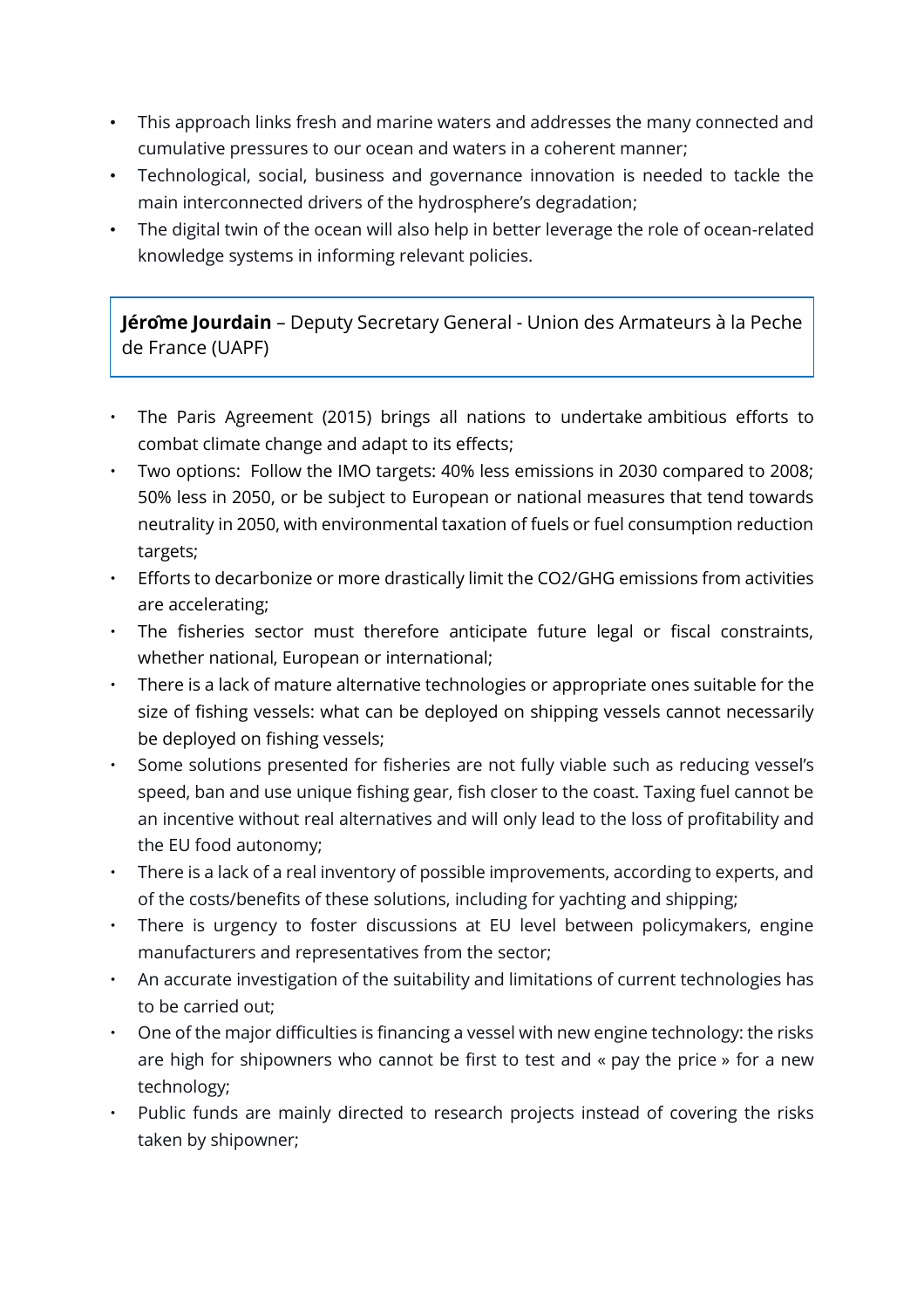It is not possible to replace a vessel with a larger one with the same capacity, and this compromises any attempt to move intermediate to other fuels/propulsion engine.

**Iglika Yakova** Deputy Head of Sea basin strategies, Maritime Regional Cooperation and Maritime Security Unit, DG Mare

- Coastal communities are key actors for economic recovery and sustainable blue economy, which could be done through investment and innovation;
- The new approach for sustainable blue economy in the EU can be an excellent tool for economic recovery.
- Economic development and sustainability go hand in hand for the benefit of coastal communities. The sustainable blue economy can only be achieved through the protection of our biggest asset: the natural marine capital.
- Sustainable blue economy is at the intersection of economic, social and environmental sustainability.
- Talking about the fuel transition is particularly challenging for the industry in postcovid, post-brexit situation, with heavy climate related pressure.
- Recovery will be slow but we have started seeing good results. Economic transition could be achieved through innovation in order to improve the environmental performance;
- Fisheries and aquaculture can be analysed as complementary business activities instead of market rivals;
- The Commission's guidelines on sustainable aquaculture and the new policy initiative on algae are innovative ways of looking into carbon neutral aquatic food production.
- · The message from the local government of Galicia and the stakeholders in this session are noted and will be given consideration by the Commission .

## Q&A Session with the audience

### **Q1: Will the EU include a mechanism for protection to the local producers as one introduced for steel and other energy-intensive industry?**

Response from **Iglika Yakova**